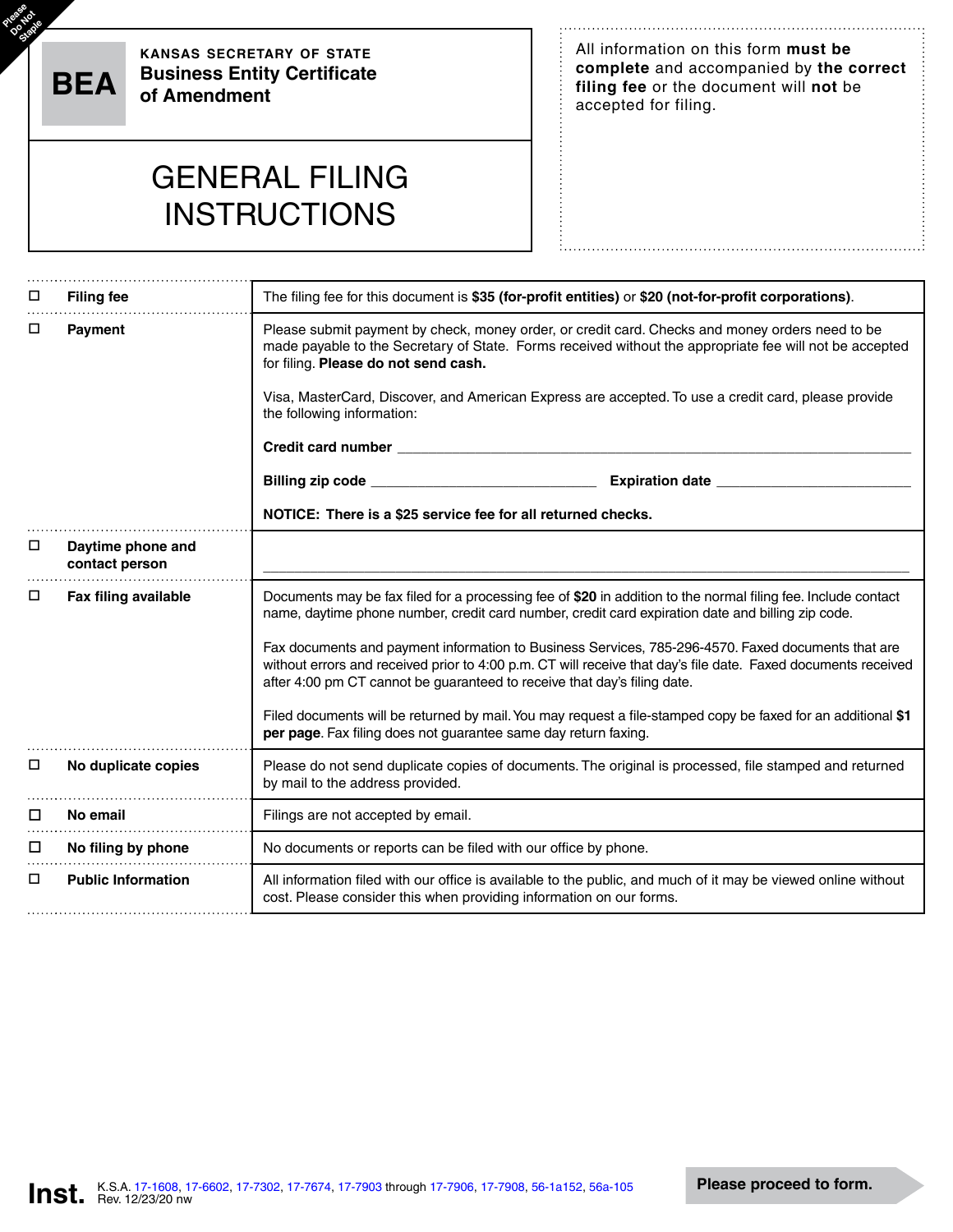

**Note: This form may be used by any** *active* **Kansas or foreign covered entity to amend its formation documents or registration for authority. Covered entities include corporations, limited liability companies, limited liability partnerships, limited partnerships and general partnerships.**

## **Question on Form**

| 3a. Document to be amended  | Indicate the document being amended. This form may be used to amend the following documents:                                                                                                                                                                                                                                                                                                                                                                                                                                                                       |  |  |  |  |  |  |  |  |  |
|-----------------------------|--------------------------------------------------------------------------------------------------------------------------------------------------------------------------------------------------------------------------------------------------------------------------------------------------------------------------------------------------------------------------------------------------------------------------------------------------------------------------------------------------------------------------------------------------------------------|--|--|--|--|--|--|--|--|--|
|                             | Kansas For-Profit Articles of Incorporation<br>$\bullet$<br>Kansas Not-for-Profit Articles of Incorporation<br>$\bullet$<br>Kansas Limited Liability Company Articles of Organization<br>$\bullet$<br>Kansas Limited Partnership Certificate<br>$\bullet$<br>Kansas Limited Liability Partnership Statement of Qualification<br>$\bullet$<br>General Partnership Statement of Partnership Authority<br>Foreign Covered Entity Application for Registration<br>(Corporations, limited liability companies, limited liability partnerships and limited partnerships) |  |  |  |  |  |  |  |  |  |
| 3b. Amendment(s) to be made | Indicate in the space provided the specific amendment(s) to the formation document or application for<br>registration. Multiple amendments may be listed together on this form (e.g., name change, change<br>of resident agent/registered office, stock change, purpose change, etc.). An attachment may be<br>provided if additional space is needed.                                                                                                                                                                                                             |  |  |  |  |  |  |  |  |  |
|                             | Requirements for certain amendments:                                                                                                                                                                                                                                                                                                                                                                                                                                                                                                                               |  |  |  |  |  |  |  |  |  |
|                             | Organizers (Kansas limited liability companies only): An amendment to amend or delete an<br>organizer cannot be filed.                                                                                                                                                                                                                                                                                                                                                                                                                                             |  |  |  |  |  |  |  |  |  |
|                             | Incorporators (Kansas corporations only): An amendment can only be filed to delete an incorporator.<br>Correcting an organizer or incorporator: If an organizer or incorporator was filed in error, you may<br>submit a form COR with a corrected organic document or a form CC that states and corrects the error<br>(see forms for more details).                                                                                                                                                                                                                |  |  |  |  |  |  |  |  |  |
|                             | Name change amendments (Kansas and foreign covered entities): In Item 1, list the name of the<br>entity exactly as it is currently on file with the Kansas Secretary of State. In Item 3b, indicate the name is<br>changing/has changed and provide the new name.                                                                                                                                                                                                                                                                                                  |  |  |  |  |  |  |  |  |  |
|                             | Kansas professional limited liability companies and professional associations that are changing their<br>name or amending their professional purpose must include a certificate from the appropriate Kansas<br>regulatory board approving the new name (if the name is changing) and listing the individual(s) who are<br>licensed in the professional practice.                                                                                                                                                                                                   |  |  |  |  |  |  |  |  |  |
|                             | Foreign covered entity amendments: The Kansas Secretary of State does not accept certified copies<br>of amendments filed in the foreign entity's home state; however, certificates of fact of amendments are<br>accepted and may be filed in lieu of this form.                                                                                                                                                                                                                                                                                                    |  |  |  |  |  |  |  |  |  |
|                             | Foreign covered entities that are amending their registration to reflect a change in their state of<br>domestication must include a statement in the amendment indicating the change and include a certificate<br>of good standing or existence issued by their new state of domestication.                                                                                                                                                                                                                                                                        |  |  |  |  |  |  |  |  |  |
| 4. General partnerships     | Only general partnerships are required to complete this section. The partnership should identity the<br>statement in the partnership agreement that is to be amended and indicate the amendment to be made.                                                                                                                                                                                                                                                                                                                                                        |  |  |  |  |  |  |  |  |  |

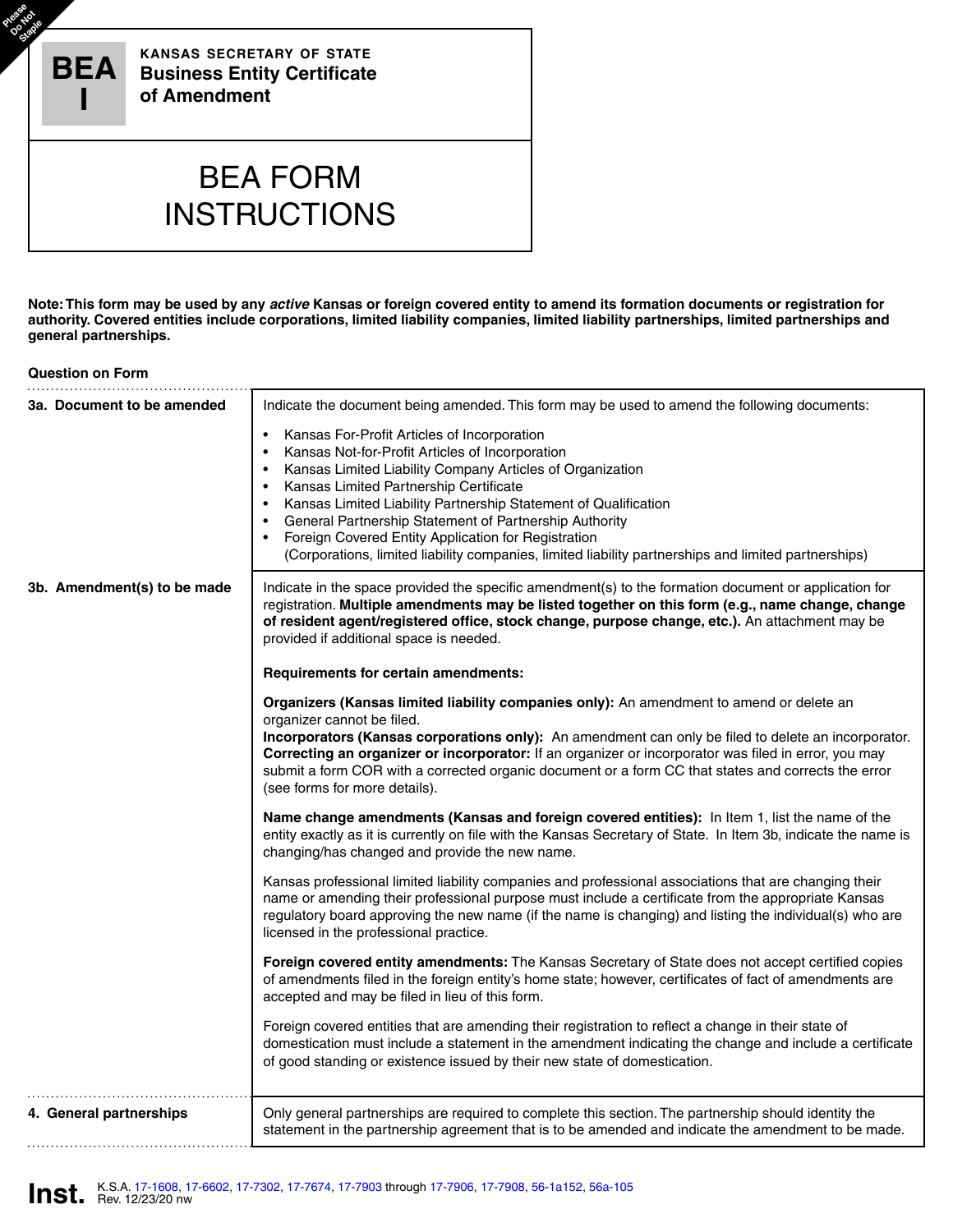| <b>BEA</b> | of Amendment                                                                                | <b>KANSAS SECRETARY OF STATE</b><br><b>Business Entity Certificate</b>                                                   | <b>Print</b><br><b>Reset</b><br>Please complete the form, print, sign and mail to the<br>Kansas Secretary of State with the filing fee. Selecting<br>'Print' will print the form and 'Reset' will clear the entire<br>form. |                                                                                                                                                                             |
|------------|---------------------------------------------------------------------------------------------|--------------------------------------------------------------------------------------------------------------------------|-----------------------------------------------------------------------------------------------------------------------------------------------------------------------------------------------------------------------------|-----------------------------------------------------------------------------------------------------------------------------------------------------------------------------|
|            | Memorial Hall, 1st Floor<br>120 S.W. 10th Avenue<br>Topeka, KS 66612-1594                   | (785) 296-4564<br>kssos@sos.ks.gov<br>https://sos.ks.gov                                                                 |                                                                                                                                                                                                                             | For-Profit 53-14<br>Not-for-profit 53-13<br>THIS SPACE FOR OFFICE USE ONLY.                                                                                                 |
| 1.         | <b>Business entity ID/file</b><br>number:<br>Not Federal Employer ID<br>Number (FEIN).      |                                                                                                                          |                                                                                                                                                                                                                             |                                                                                                                                                                             |
| 2.         | <b>Name of business</b><br>entity:<br>Must match name on record<br>with Secretary of State. |                                                                                                                          |                                                                                                                                                                                                                             |                                                                                                                                                                             |
|            | Kansas For-Profit Articles of Incorporation (fee \$35)                                      | 3a. Indicate the type of document to be amended:<br>Kansas Not-for-Profit Articles of Incorporation (fee \$20)           |                                                                                                                                                                                                                             | Kansas Limited Liability Partnership Statement of Qualification<br>(fee \$35)<br>General Partnership Statement of Partnership Authority<br>(fee \$35) (Skip to Question 4.) |
|            | (fee \$35)<br>Kansas Limited Partnership Certificate (fee \$35)                             | Kansas Limited Liability Company Articles of Organization                                                                |                                                                                                                                                                                                                             | Foreign Entity Application for Registration<br>(fee \$35 for-profit; \$20 not-for-profit)                                                                                   |
|            |                                                                                             | 3b. The document indicated above is amended as follows:<br>(If additional space is needed please provide an attachment.) |                                                                                                                                                                                                                             |                                                                                                                                                                             |
|            |                                                                                             |                                                                                                                          |                                                                                                                                                                                                                             |                                                                                                                                                                             |
| 4.         |                                                                                             |                                                                                                                          |                                                                                                                                                                                                                             | For general partnerships only - Identify the statement to be amended and indicate the amendment to be made:                                                                 |